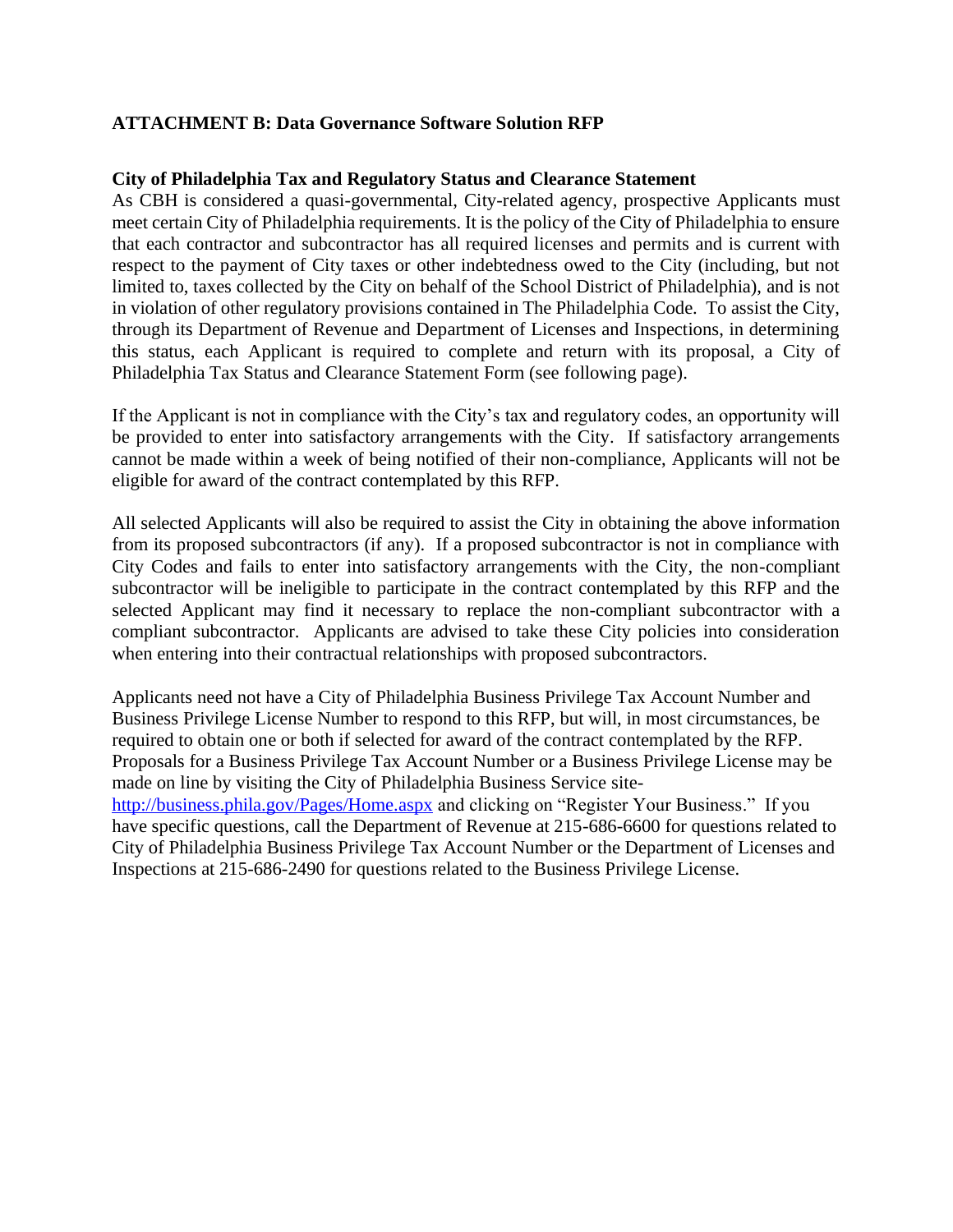# **[CITY OF PHILADELPHIA TAX AND REGULATORY STATUS STATEMENT ON FOLLOWING PAGE]**